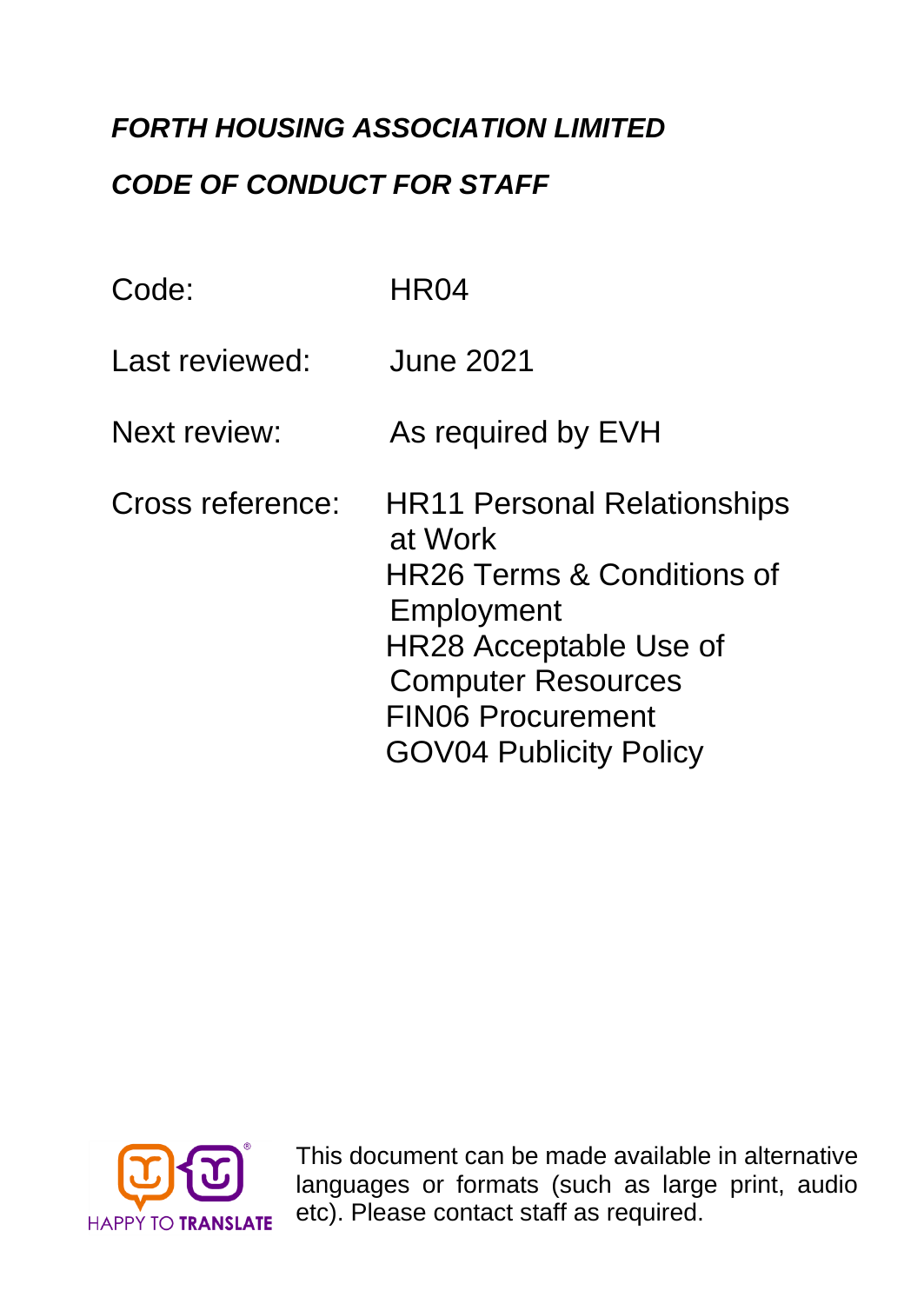## **Contents**

| <b>Introduction</b>                                                                                                                                                                                                                                                               | $p2-3$                                                                                           |
|-----------------------------------------------------------------------------------------------------------------------------------------------------------------------------------------------------------------------------------------------------------------------------------|--------------------------------------------------------------------------------------------------|
| Who the Code applies to                                                                                                                                                                                                                                                           | p <sub>2</sub>                                                                                   |
| How the Code is structured                                                                                                                                                                                                                                                        | p <sub>3</sub>                                                                                   |
| <b>The Code of Conduct</b><br>11                                                                                                                                                                                                                                                  | p4-                                                                                              |
| A. Honesty and Integrity<br>Gifts and hospitality<br>$\bullet$<br>Prevention of bribery<br><b>Personal benefit</b><br>$\bullet$<br>Resources, facilities and premises<br>٠<br>Funds and expenses<br>٠<br>Tenants/service users and money<br>$\bullet$<br>General responsibilities | $p4-6$<br>p4<br>p4<br>p <sub>5</sub><br>p <sub>5</sub><br>p <sub>5</sub><br>p <sub>5</sub><br>p6 |
| <b>B. Openness and Accountability</b><br><b>Declaring interests</b><br>$\bullet$<br>Handling information<br>٠<br>Respecting confidentiality<br>Using social media<br>$\bullet$<br>Reporting concerns<br>$\bullet$                                                                 | $p7-8$<br>p7<br>p7<br>$p7-8$<br>p <sub>8</sub><br>p <sub>8</sub>                                 |
| C. Selflessness, Objectivity, Leadership<br>Fulfilling your role<br>$\bullet$<br>Working with tenants and other service users<br>$\bullet$<br>Upholding our reputation<br>٠<br>Representing the organisation<br>Showing respect for others                                        | p9-11<br>p9-10<br>p10<br>p10<br>p10<br>p10                                                       |
| <b>Breach of the Code</b>                                                                                                                                                                                                                                                         | p12                                                                                              |
| <b>Statement of acceptance</b>                                                                                                                                                                                                                                                    | p13                                                                                              |
| Appendix 1: Declaring and managing personal interests                                                                                                                                                                                                                             |                                                                                                  |
| Appendix 2: Code Of conduct Declaration Form                                                                                                                                                                                                                                      | p19                                                                                              |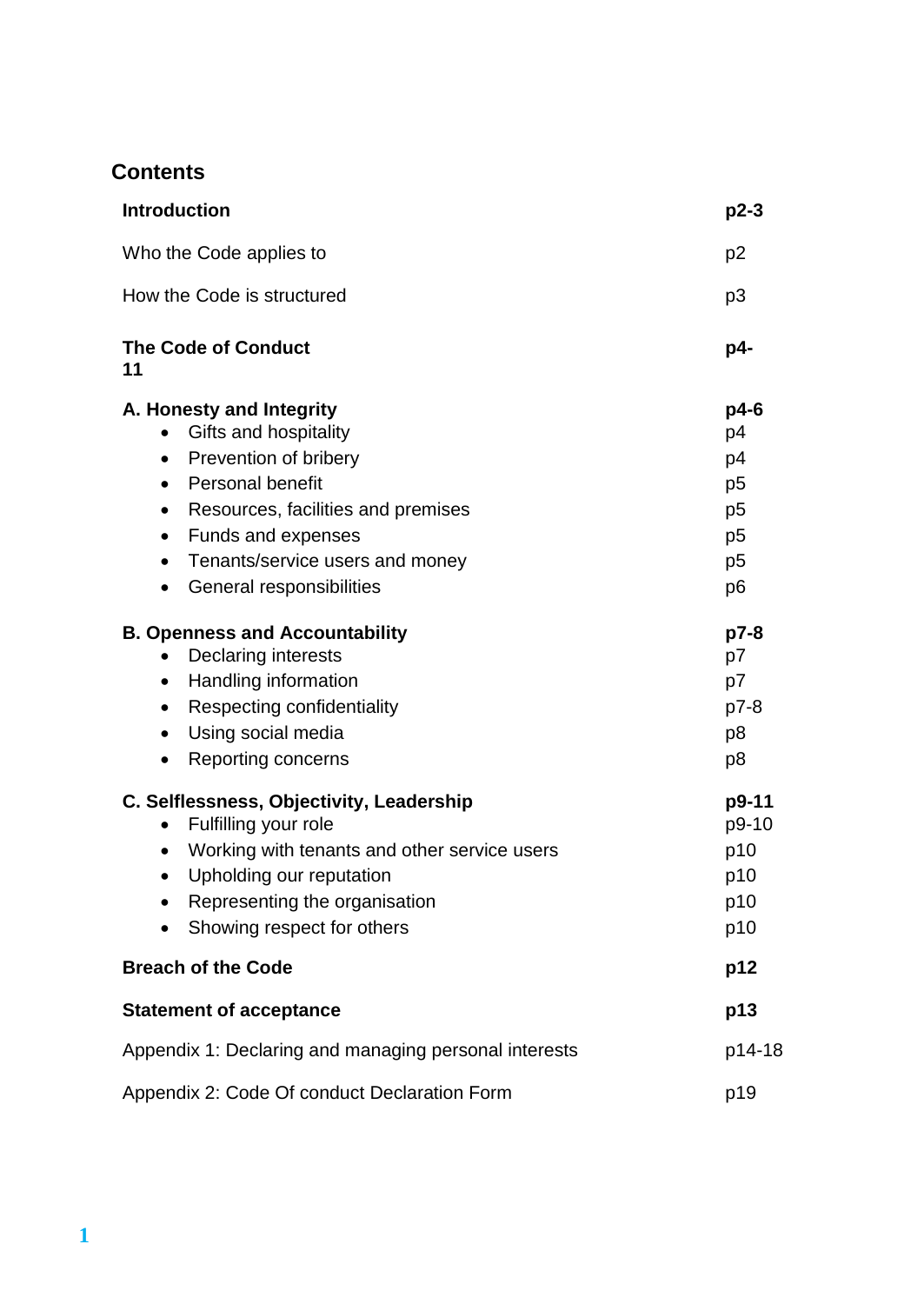#### **Introduction**

*There are references throughout this Code of Conduct (the Code) to 'I' and 'you' which means the member of staff of Forth Housing Association (FHA) who has signed this Code. References to 'we', 'us' and 'our' mean FHA.*

- 1. FHA attaches the greatest importance to ensuring that high standards of behaviour are demonstrated by all of our people and in all of our activities.
- 2. This Code of Conduct sets out the standards of conduct required of you as a member of our staff. You are required to observe these standards in all the activities that you undertake in connection with your employment with us.
- 3. As a Registered Social Landlord (RSL), we are required to adopt and comply with an appropriate Code of Conduct<sup>1</sup>. This Code is based on the Model Code of Conduct produced by the Scottish Federation of Housing Associations and Employers in Voluntary Housing (EVH) – which the Scottish Housing Regulator (SHR) has confirmed fully complies with its Regulatory Standards.
- 4. You must make yourself familiar with the terms of this Code and act in accordance with its requirements at all times. You are required to sign the Code (in the 'Statement of the Acceptance' on p12) to confirm that you have read and understood the terms of the Code and you have a personal responsibility to uphold the requirements of this Code.
- 5. You must also ensure you are familiar with and comply with all of our policies.
- 6. If there are any aspects of this Code, or of any of the related policies, on which you are unclear, you must seek guidance from your manager. Your Manager, will also be able to give guidance where you are unsure how the Code or related policies apply in a particular situation.
- 7. This Code of Conduct was adopted by the Management Committee on 28<sup>th</sup> June 2021.

#### **Who this code applies to**

- 8. This Code of Conduct applies to everyone who works for us whether employed directly or otherwise.
- 9. A copy of this Code will be given to every person it applies to.

#### **How the Code is structured**

<sup>&</sup>lt;sup>1</sup> Scottish Housing Regulator (2019) Regulatory Framework, [Regulatory Standard 5.2](https://www.housingregulator.gov.scot/for-landlords/regulatory-framework#section-3)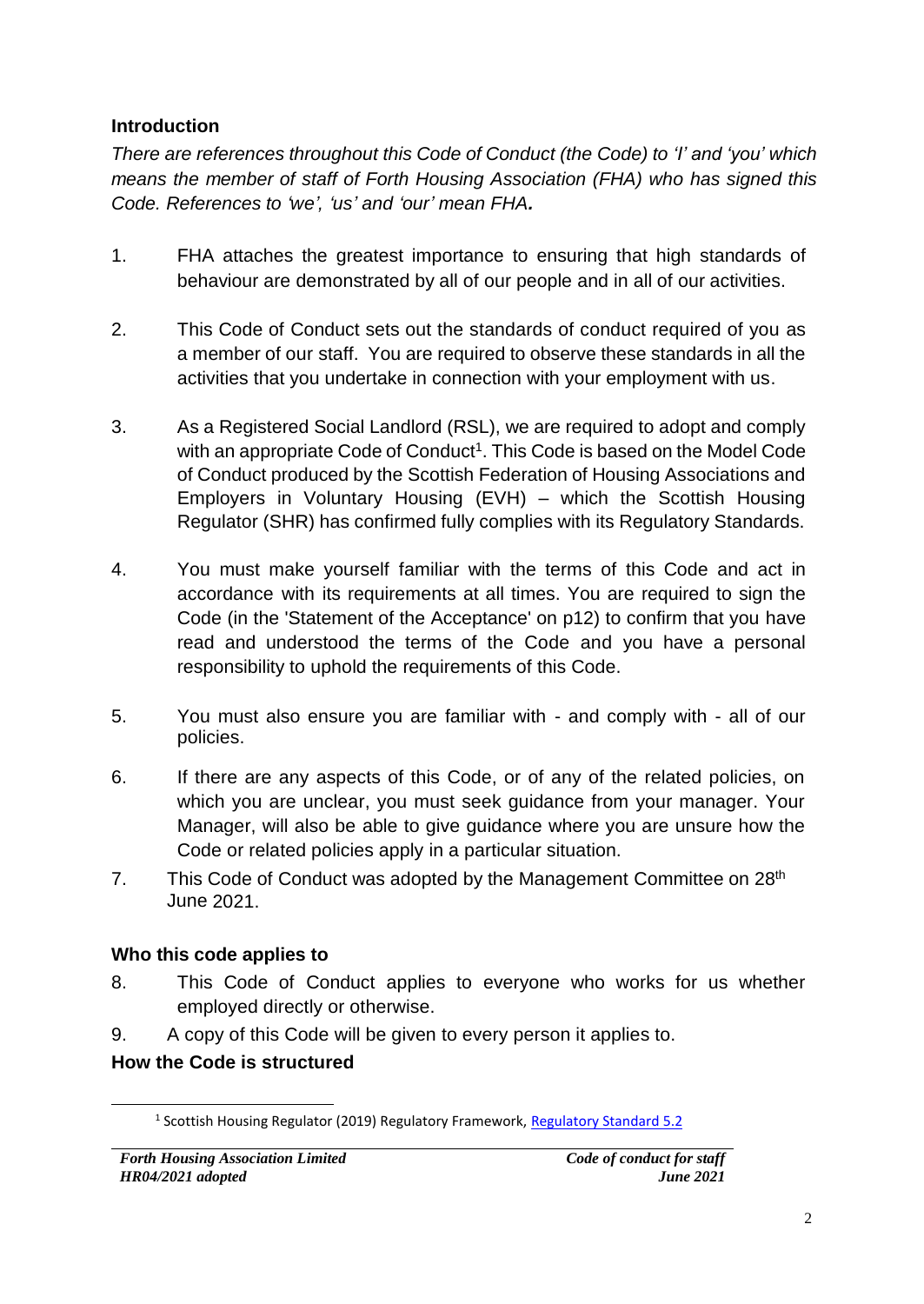- 10. The Code is based on the Nolan Principles on Standards in Public Life<sup>2</sup> which are recognised as defining good conduct for those who work for the public using public money.
- 11. We have defined three groups of principles as the basis for the Code:
- **A [Honesty and Integrity](#page-4-0)**
- **B [Openness and Accountability](#page-7-0)**
- **C [Selflessness, Objectivity and Leadership](#page-9-0)**
- 11. Each of the three sections begins with a statement of principle. This is followed by a number of provisions which set out the requirements of the Code in more detail.

**The Code is not exhaustive and it should be remembered that all staff members of RSLs are responsible for ensuring that their conduct at all times meets the high standards that the RSL sector is recognised for upholding. As well as observing the detail of the Code, you should apply its intention and spirit to all situations in employment.**

**You are required to sign the Statement of Acceptance at the conclusion of this code on page 12 which also outlines the implications for any breach of the code.**

<sup>&</sup>lt;sup>2</sup> Committee for Standards in Public Life (May 1995), [Nolan Principles](https://www.gov.uk/government/publications/the-7-principles-of-public-life/the-7-principles-of-public-life--2)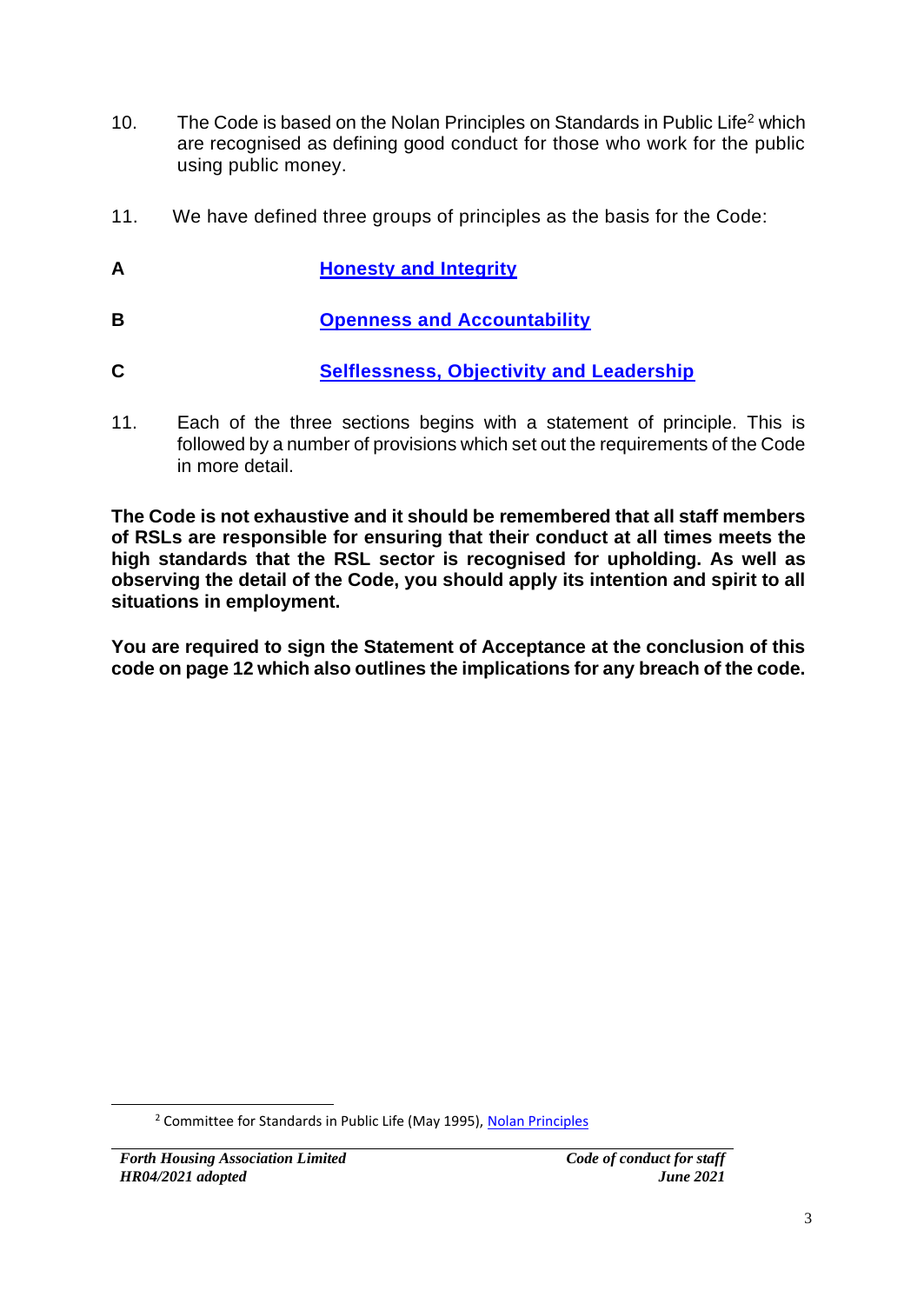#### <span id="page-4-0"></span>*The Code of Conduct*

#### **A.** Honesty and Integrity

 You must act at all times with honesty and integrity. You must not use, or seek to use, your position to gain financial or other benefit for yourself, your family or friends.

#### **Gifts and hospitality**

- **A.1** I will act, and ensure I am seen to act, wholly in the interests of our organisation, our tenants, other residents in our communities and other service users. I will ensure that I do not benefit improperly from my position.
- **A.2** I will not accept any offers of gifts or hospitality from individuals or organisations which might reasonably create – or be capable of creating – an impression of impropriety or influence or place me under an obligation to these individuals or organisations. I will comply with FHA's **Entitlements Payments and Benefits** policy.

#### **Prevention of bribery**

- **A.3** We must comply with anti-bribery legislation. I will comply with our antibribery and corruption policies.
- **A.4** We forbid all forms of bribery meaning a financial or other advantage or inducement intended to persuade someone to perform improperly any function or activity. I will not offer, seek or accept bribes or other inducements from any individual or organisation and I will comply fully with our policy on bribery (ant-bribery policy). I am aware that offering, seeking or accepting bribes or other inducements will result in disciplinary action and may also result in criminal prosecution.
- **A.5** I will report to my manager any instances of suspected bribery or corruption within the organisation or any external organisation with which we have dealings.

#### **Personal benefit**

**A.6** I recognise that neither I, nor someone closely connected to me, can as a result of my role with the organisation receive preferential treatment relating to any services provided by the organisation or its contractors/suppliers: I will ensure that I can, demonstrate this.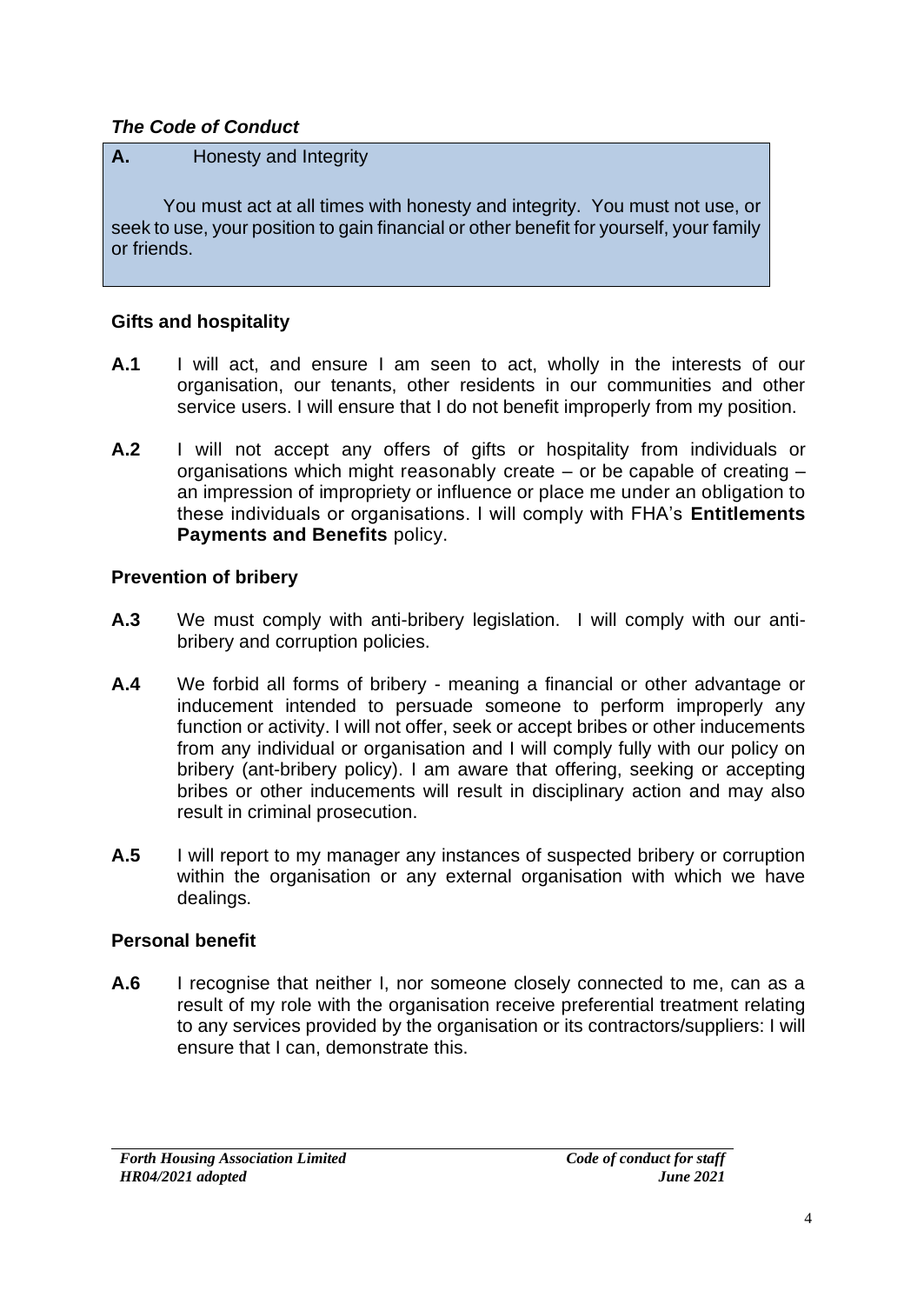**A.7** I will not use, or seek to use, my position to promote my personal interests or those of any person with whom I am closely connected, or the interests of any business or other organisation with which I have a connection.

#### **Resources, facilities and premises**

- **A.8** I will only use our resources, facilities and premises for the purposes intended and in a responsible and lawful manner. This includes office premises, telephone, computer and other IT facilities, equipment, stationery, transport and staff.
- **A.9** I will comply with all of our relevant policies, including (but not exclusively) usage of internet & email social media, health & safety, equalities, human rights and diversity and dignity at work.
- **A.10** I will not undertake work for another organisation or for any personal business - on FHA's premises nor use our resources or facilities for such a purpose, unless I first have specific permission from my line manager.

#### **Funds and expenses**

- **A.11** I recognise that FHA's funds must be safeguarded from abuse, theft or waste. At all times, I will apply and observe all of our financial regulations and internal controls.
- **A.12** I will comply with our relevant policies when procuring goods/services or claiming expenses.

#### **Tenants/service users and money**

- **A.13** As a general rule, in relation to tenants and service users I will not:
- Give or loan them money
- Receive a gift or loan of money from them
- Invite or influence them to make a will or trust under which I am named as executor, trustee or beneficiary.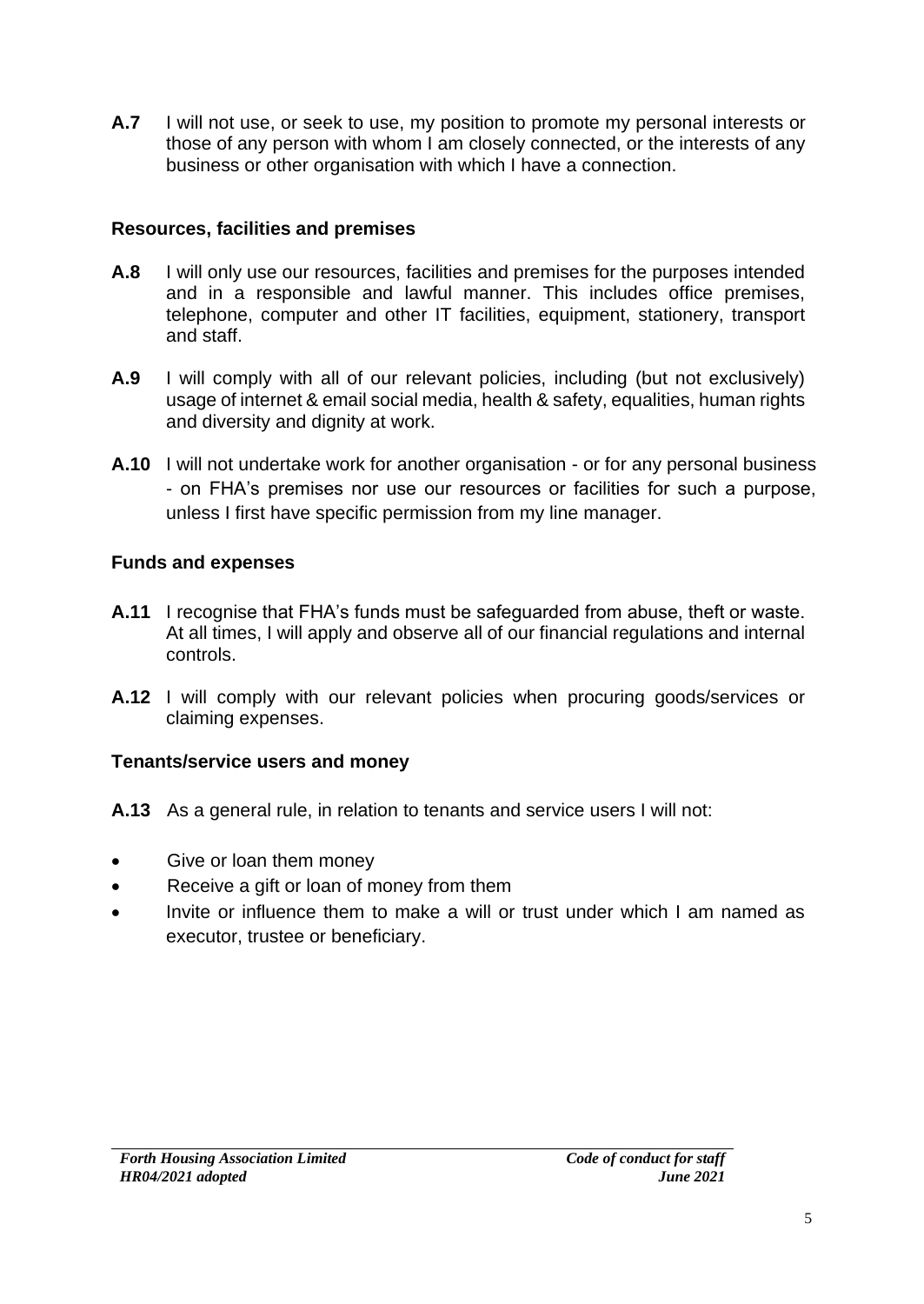#### **General responsibilities**

**A.14** I will not act in a way that unjustifiably favours or discriminates against particular individuals, groups or interests.

I am aware that under the Equality Act 2010, the following nine characteristics are specifically protected: age, disability, gender reassignment, marriage and civil partnership, pregnancy and maternity, race, religion or belief, sex, and sexual orientation.

- **A.15** In presenting information I will take all reasonable steps to ensure that I set out the facts and relevant issues truthfully.
- **A.16** I will avoid any situation that could give rise to suspicion or suggest improper conduct.
- **A.17** I will inform my manager if I am notified of any action by a professional body that is relevant to my role with FHA and/or which could impact FHA's reputation that I am or may be party to.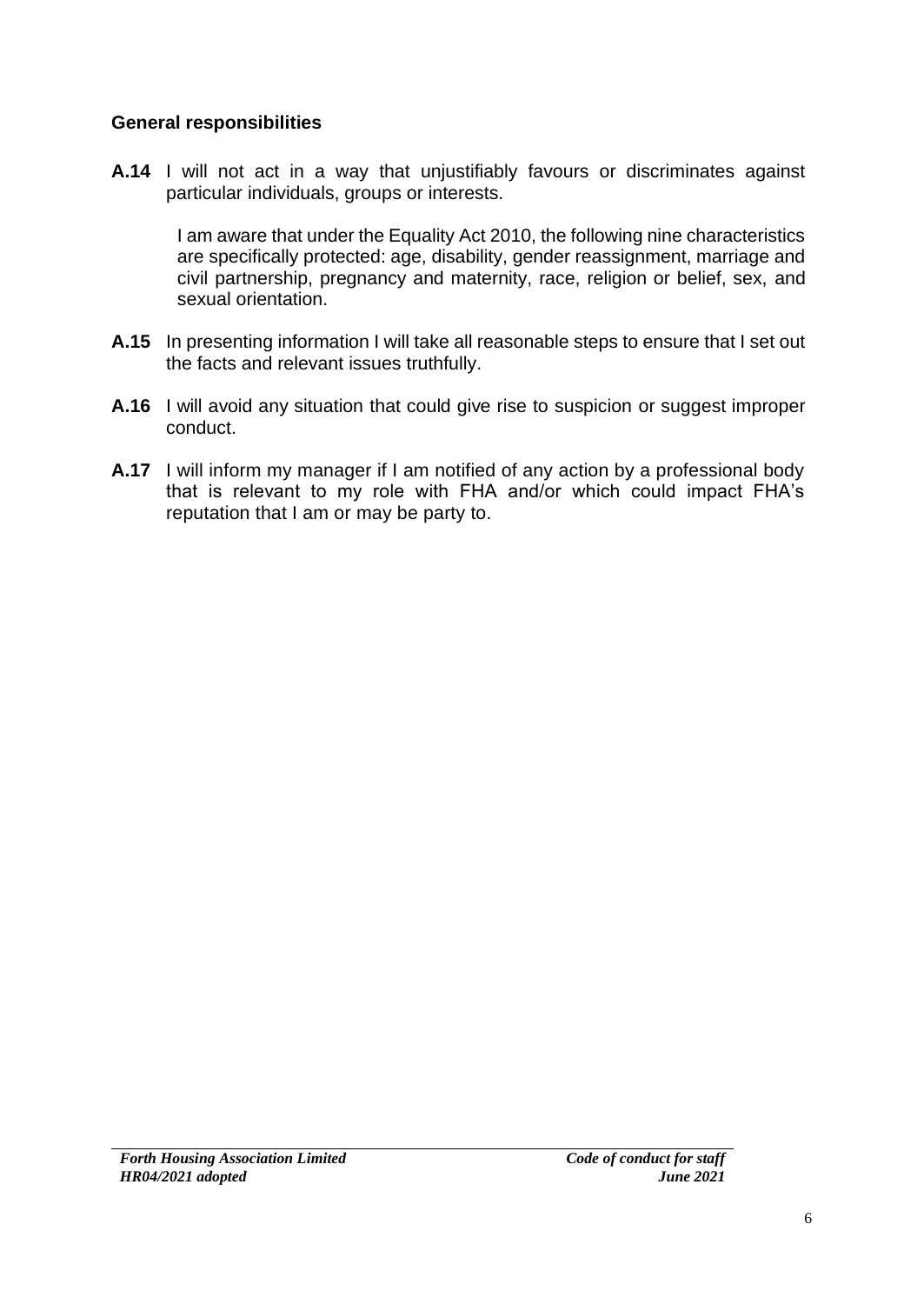#### <span id="page-7-0"></span>B. Openness and Accountability

 You must declare all relevant personal interests. You must handle information in accordance with our policies and procedures. You must report to the appropriate senior person within Forth Housing Association any reasonable and honest suspicions you may have about possible wrongdoing.

#### **Declaring interests**

- **B.1** I recognise that FHA must ensure that no conflict arises, or could reasonably be perceived to arise, between my duties and my personal interests, financial or otherwise. I will declare, and manage openly and appropriately, any actual or potential interests or conflicts.
- **B.2** Where I have a personal, business or financial interest in any matter that is relevant to FHA's activities or is being considered (or is likely to be considered), or I know that someone to whom I am closely connected has such an interest, I will declare it promptly and record it in the Register of Interests.
- **B.3** I will keep my entry in the Register of Interests complete, accurate and up to date.

#### **Handling information**

- **B.4** I will observe and uphold the legal requirements and our policies in respect of the storage and handling of information, including personal and financial information. Our **Data Retention Policy** gives further guidance.
- **B.5** I will respond to requests for information positively and will not prevent people or bodies from being provided with information that they are entitled to receive.
- **B.6** I will not use confidential information acquired through my work as one of our employees for my private interests or any other purpose for which it is not intended.

#### **Respecting confidentiality**

- **B.7** I will respect confidentiality and ensure that I do not disclose information to anyone who is not entitled to receive it, both whilst I am a member of staff and after I have left employment at FHA.
- **B.8** Unless specifically authorised to do so, I will not make comments or statements in public or to the media or on social media sites or pass any documents or other information to the press or media about us or our activities. I will pass any such enquiries to the Director quickly.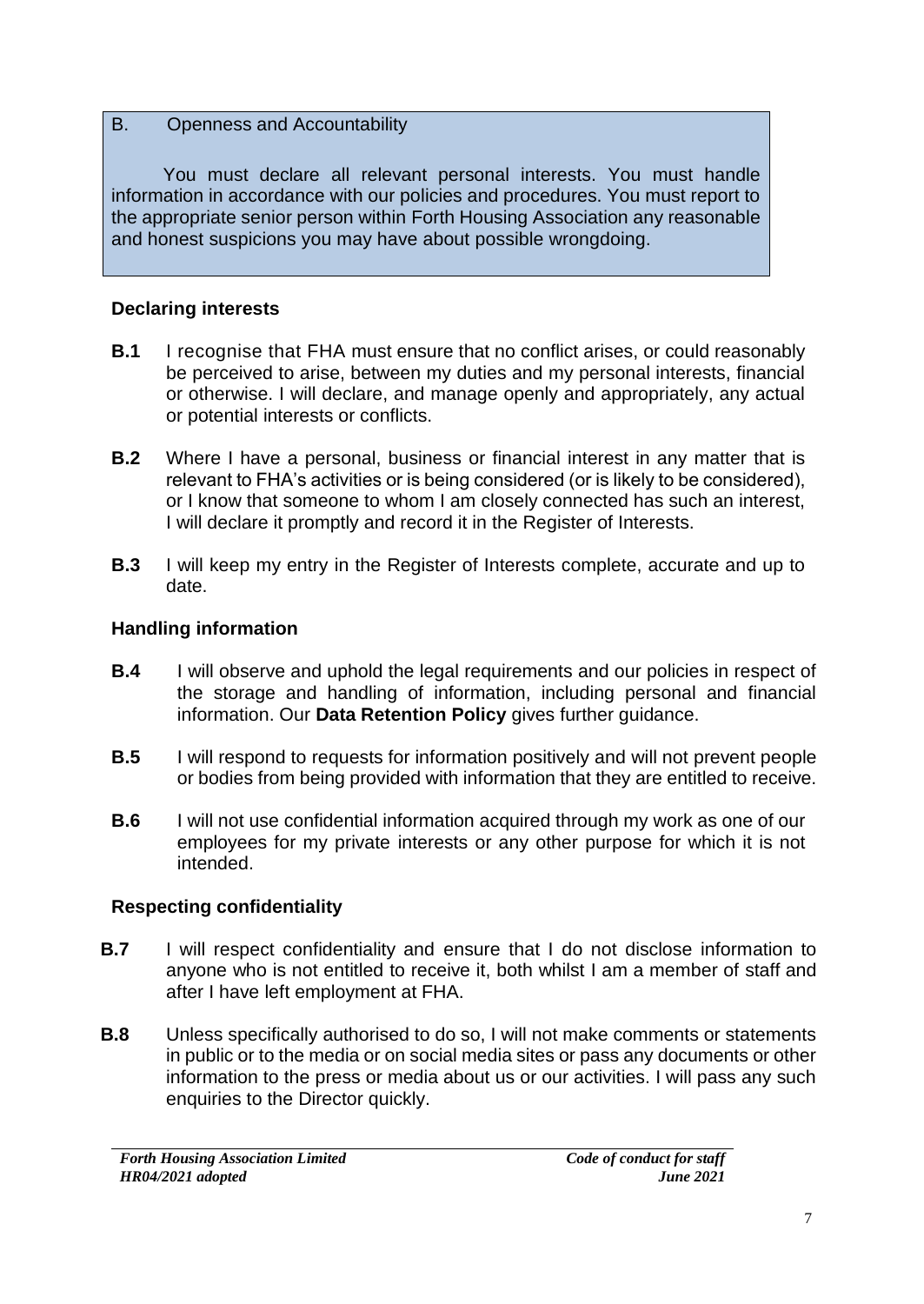**B.9** I will not publish any material or deliver any lecture or address any issues relating specifically to us or our activities without prior approval. This includes invitations to speak at conferences or external events.

#### **Using social media**

**B.10** I will not disclose any private or confidential information relating to us, our customers, partners, suppliers, board members, or employees on any social networking sites, bulletin boards, blogs or similar. (See also **C12** under "**Upholding our reputation**"). This applies whether I am posting under my own name or a pseudonym.

#### **Reporting concerns**

- **B.11** If I become aware of any actual or potential fraud, corruption or wrongdoing, or breaches of this Code, I will report this to my manager or to the Director. I am aware that I may do so on a confidential basis. Our policy on whistleblowing gives further information.
- **B.12** I will not victimise any person who has used or intends to use/is suspected of having used - our confidential reporting or whistleblowing procedures to report any actual or alleged fraud, corruption or wrongdoing by others.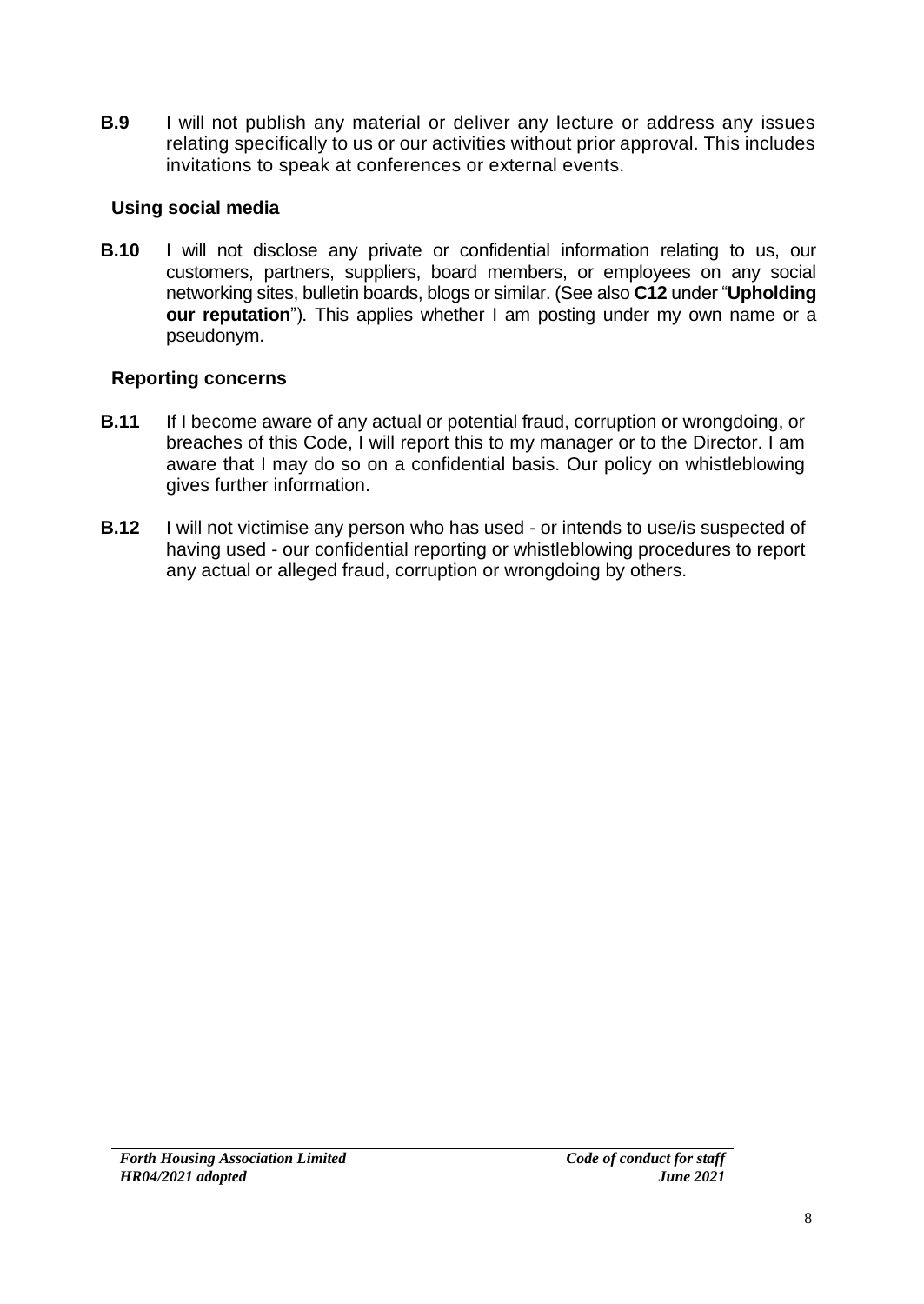#### <span id="page-9-0"></span>C. Selflessness, Objectivity and Leadership

 You must act in the best interests of Forth Housing Association at all times within the framework set by the organisation, working to promote our aims and objectives, upholding our values and setting a good example by your own conduct.

#### **Fulfilling your role**

- **C.1** I will comply with the terms of my appointment and our policies and procedures relating to my role.
- **C.2** I will fulfil my duties responsibly, exercising reasonable skill and care and acting at all times in FHA's best interests and that of our tenants and other service users. I will always aim to put the needs of FHA's tenants and service users first in my day-to-day work, within the framework of our policies and procedures.
- **C.3** I will uphold and promote FHA's values, aims and objectives and in accordance with the relevant legal and regulatory requirements (including those, as applicable, of the Scottish Housing Regulator, the Office of the Scottish Charity Regulator, the Financial Conduct Authority and the Care Inspectorate).

If I am in doubt as to the legal and regulatory requirements that are relevant to my role, I will seek guidance from my manager.

- **C.4** I will work at all times in accordance with our policies and procedures and I will not allow my own personal or political opinions to affect the way in which I carry out my duties. This does not impinge on my right to be an active citizen or to be an active trade unionist.
- **C.5** I will take direction from my line manager, other senior managers and the governing body, and exercise responsibly any authority that comes with my role as a staff member.
- **C.6** I will not seek to use informal channels to influence the governing body regarding decisions to be made about the conduct of our business.
- **C.7** I will consult my manager before taking on any outside work or any position (paid or unpaid) that could in any way impact on my role with FHA. I recognise that any such work or position must not interfere with my existing job or conflict with FHA's interests.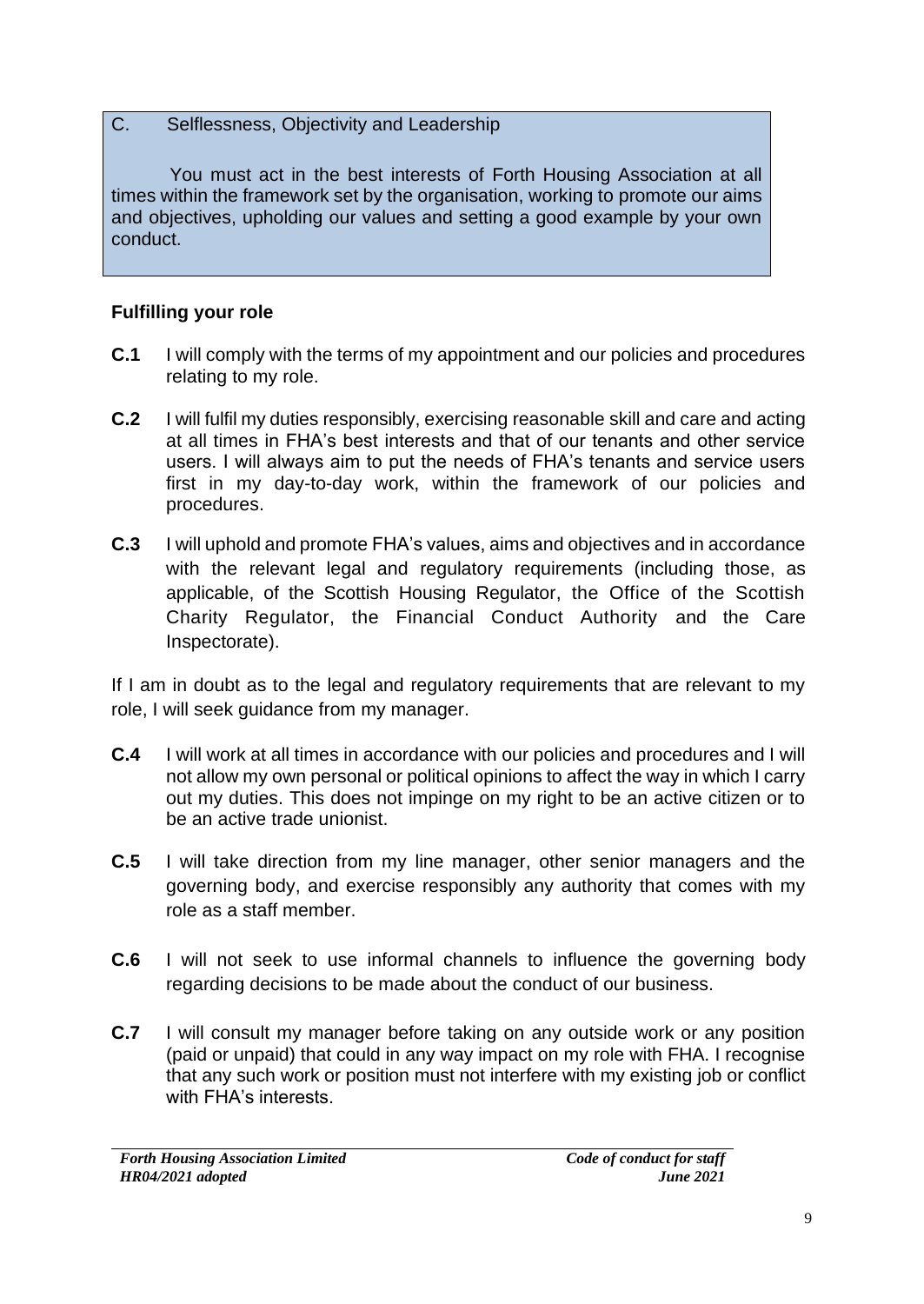**C.8** I will participate in any necessary training and play a constructive part in our performance appraisal process. I will contribute to the identification of any personal training needs I may have in order to keep my professional skills and knowledge up to date.

#### **Working with tenants and other service users**

- **C.9** I will maintain high standards of professionalism, fairness and courtesy in all my dealings with tenants and other service users.
- **C.10** I will not allow any personal relationship with a tenant or other service user to conflict with the conduct of my role and responsibilities.
- **C.11** I will use the appropriate channels for handling tenancy and service provision issues. I will not act outside our established procedures in any matter concerning any tenant or other service user.

#### **Upholding our reputation**

**C.12** I will not act in a way that could reasonably be regarded as bringing or risks bringing FHA into disrepute. This would include publicly making any derogatory comments about the organisation, its staff, governing body members, service users, partners and anyone that we are doing business with.

I will discuss any grievance or concern that I have about a member of staff or the Committee with my line manager or with the Director.

**C.13** I will always be a positive ambassador for FHA and our work, especially when attending events as a member of our staff or in dealing with outside bodies.

#### **Showing respect for others**

- **C.14** I will always treat others with courtesy and respect. I will consider and respect the views of others.
- **C.15** I will adhere to both the letter and the spirit of our equality and diversity policy. See also **A.14** about the need to avoid discrimination of any kind.
- **C.16** I will always conduct myself in a courteous and professional manner. I will not, by my actions or behaviour, cause distress, alarm or offence.
- **C.17** I will not harass, bully or attempt to intimidate any person.
- **C.18** I will take care when displaying materials in the office and ensure that these would not reasonably cause offence to colleagues.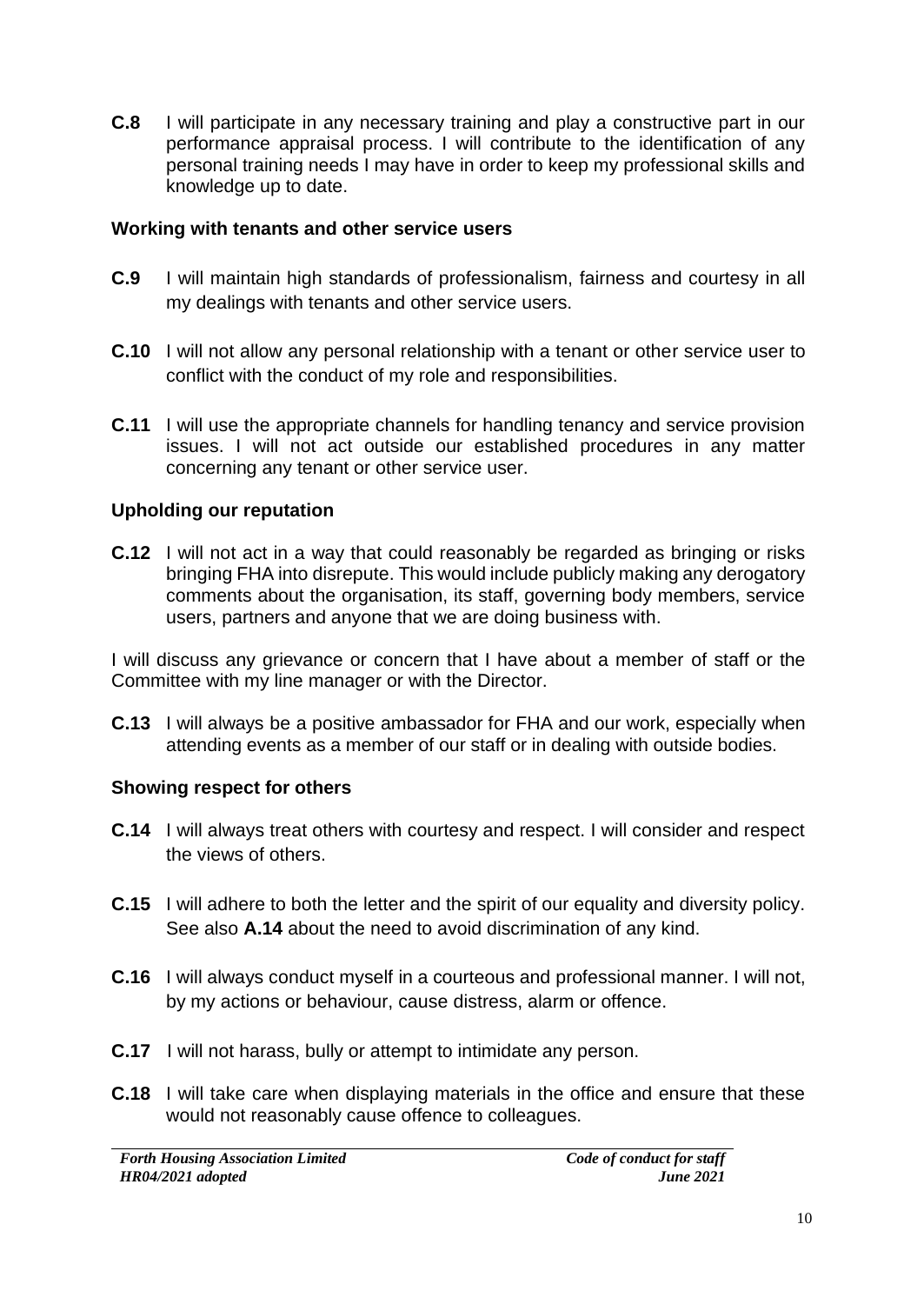**C.19** When attending meetings, I will be courteous to all attendees and respect the position of the meeting chair or convenor.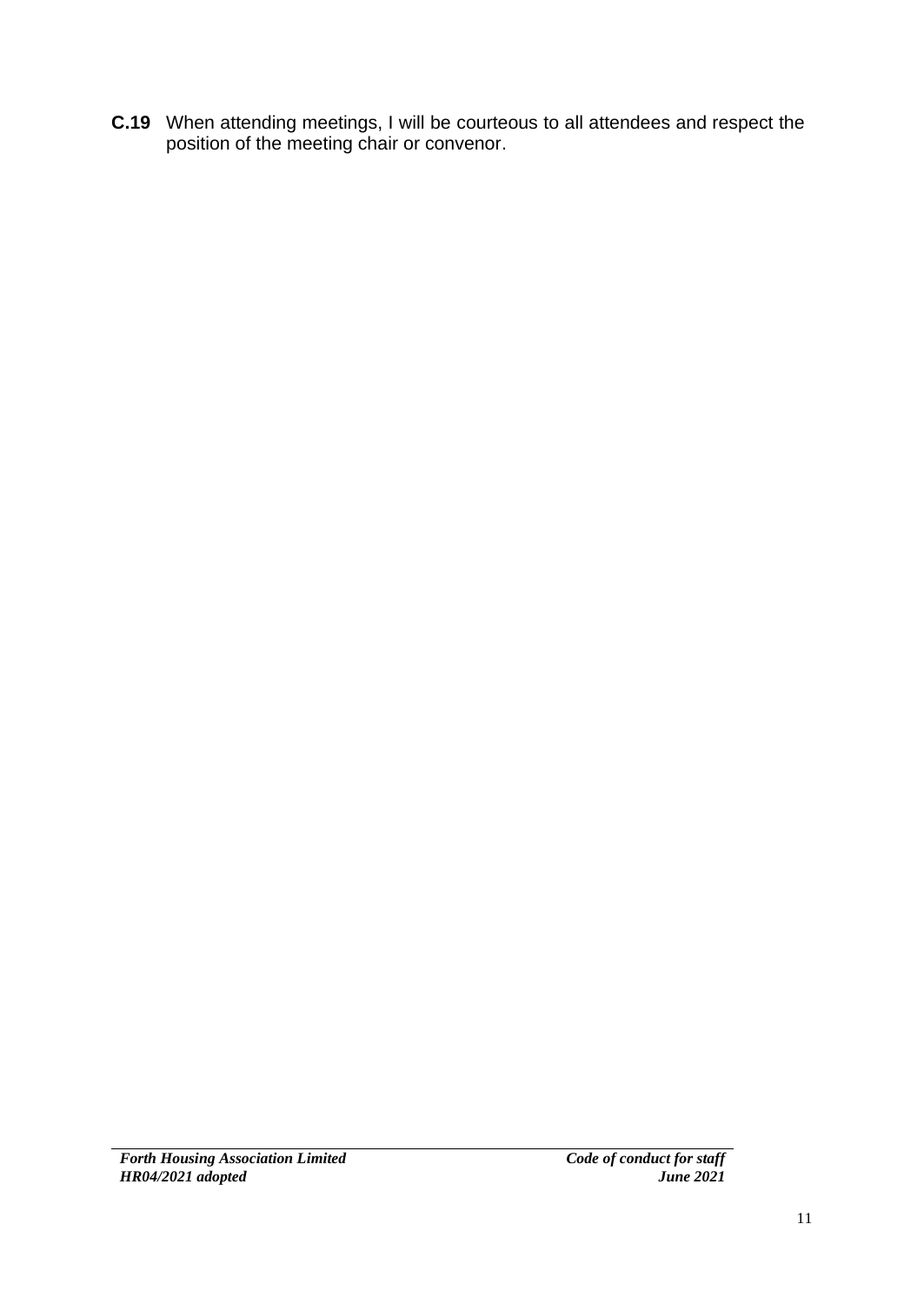#### **Breach of the Code**

As a member of staff you have a responsibility to promote and uphold the requirements of this Code and any other Code that your membership of a relevant professional body imposes. If you consider that you may have breached this Code or have witnessed or become aware of a potential breach by another staff member, you should immediately bring the matter to the attention of your manager or Director.

Any material breach of the Code will be considered under our disciplinary procedures and may result in a disciplinary action being taken, which may include dismissal.

As a member of staff you have a duty to co-operate with and contribute to any investigation relating to a potential breach of the Code or an associated matter.

You must sign the below statement of acceptance once you have read and understood this Code and its requirements.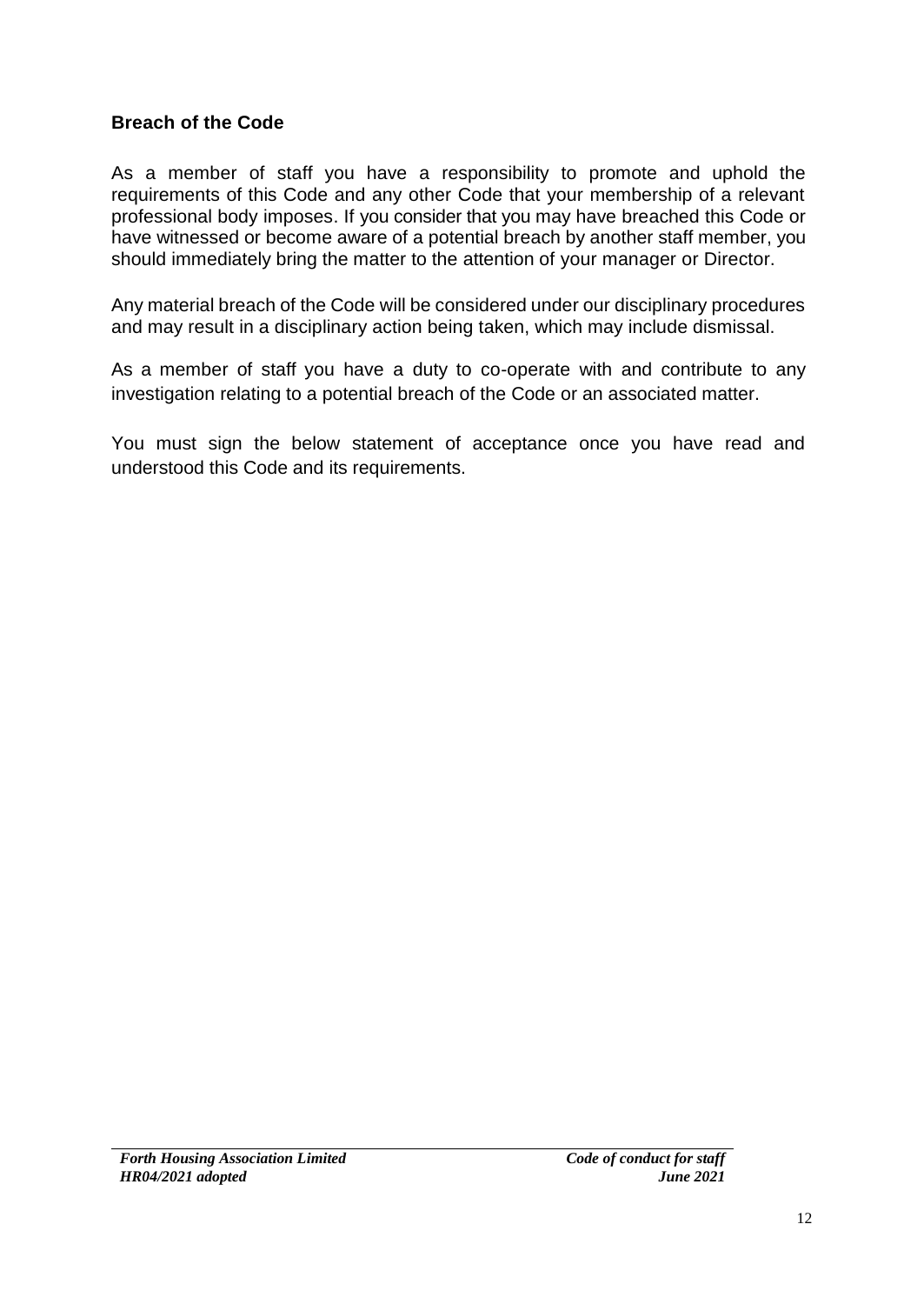#### **Statement of Acceptance and Signature**

I have read and understood the terms of this Code of Conduct and I agree to uphold its requirements in all my activities as a staff member of FHA.

I confirm that I am aware that I must declare and manage any personal interests in accordance with our policy. I agree to review all relevant Registers regularly to ensure that all entries relating to me are accurate.

I understand that, if I am found to have breached any points mentioned in this Code of Conduct or acted against its spirit, action will be taken in accordance with FHA*'s* disciplinary procedures and could ultimately result in my dismissal.

Signed **Signed** 

Date and the contract of the contract of the contract of the contract of the contract of the contract of the contract of the contract of the contract of the contract of the contract of the contract of the contract of the c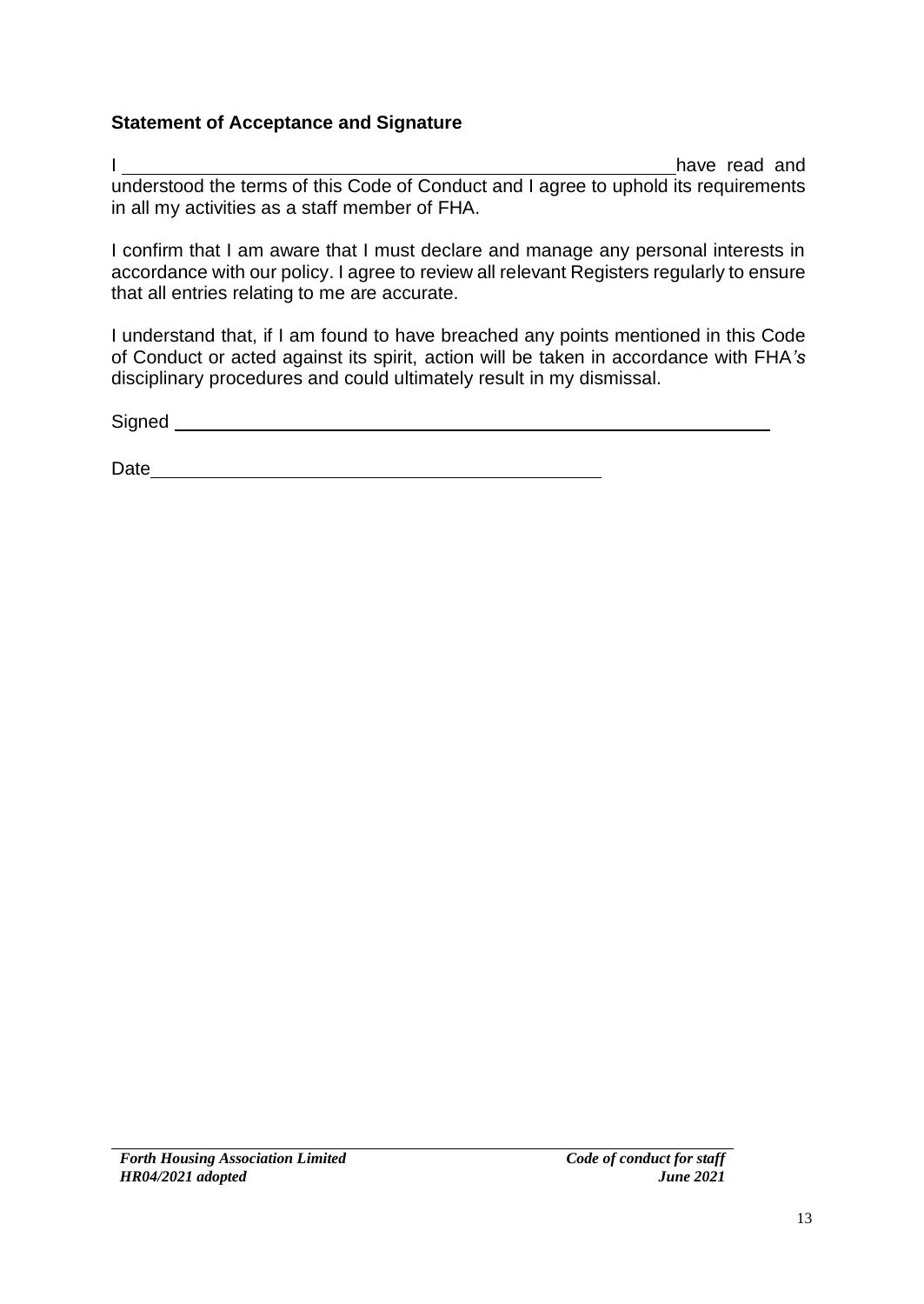### **Declaring and Managing Personal Interests**

#### **1. Introduction**

- 1.1 Being a member of Forth Housing Association Ltd staff is of course only one part of your life. Other aspects of your life - such as family, friends and neighbours, voluntary work, causes you support, possibly business or financial interests, possibly your own housing arrangements - may have the potential to cross over into your role as a staff member.
- 1.2 However, as we are an organisation that works for the community and uses public funds, it is essential that there is no conflict - and that there can be no reasonable perception of conflict - between your duties as a member of staff and your personal business or financial interests.
- 1.3 Any potential conflict between your position as a member of our staff and your other interests must be openly declared and effectively managed so as to protect the good reputation of Forth Housing Association Ltd and the RSL sector.
- 1.4 As stated in the Code (provision B1), where you have a personal business or financial interest in any matter that is relevant to our activities or is being considered (or is likely to be considered) or you know that someone to whom you are closely connected has such an interest, you must declare it promptly and record it in the Register of Interests.
- 1.5 This Appendix gives further guidance on how to declare and manage any personal (including personal business or financial) interests.

#### **2. Examples of interests that must be declared**

- 2.1 The following are examples of the kind of interest that you must declare. Please note that this list is not exhaustive, and there may be other interests that you should also declare.
	- Tenancy of a property (by you or someone to whom you are closely connected) of which we are the landlord.
	- Occupancy or ownership of a property (by you or someone to whom you are closely connected) which is factored or receives property related services from us.
	- Receipt of care or support services from us.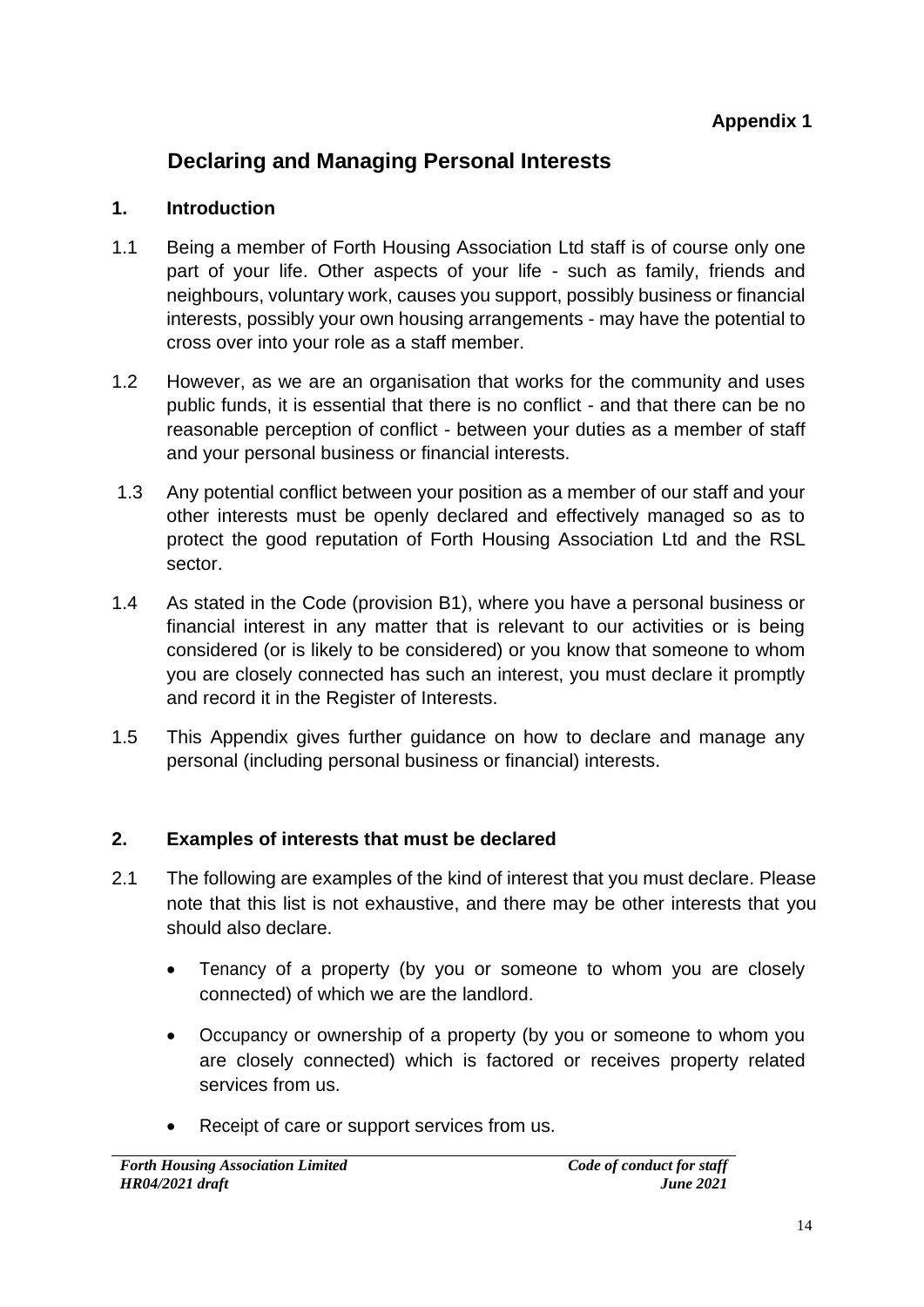- Membership of a community or other voluntary organisation that is active in the area(s) we serve.
- Voluntary work with another RSL or with an organisation that does, or is likely to do, business with us.
- Membership of the governing body of another RSL.
- Being an elected member of any local authority where we are active.
- If you purchase goods or services from us.
- If you purchase goods or services from one of our approved contractors or Framework Agreement partners.
- Significant shareholding in a company that we do business with.
- Membership of a political, campaigning or other body whose interests and/or activities may affect our work or activities.
- Ownership of land or property in our areas of operation excluding for the purpose of your own residential use (i.e. there is no requirement for you to declare any house in which you currently live).
- Unresolved dispute relating to the provision of services in connection with a tenancy or occupancy agreement or a contractual dispute over the provision of goods or services with us.
- 2.2 If you are not sure whether a certain matter needs to be declared, you must seek guidance from your manager or from the Director. If doubt remains, the advice would always to declare the matter.
- 2.3 You should note that in some circumstances, declaration of an interest may not be sufficient, and that it may be necessary for the organisation to take additional measures to deal satisfactorily with the situation so as to protect the probity and reputations of both yourself and the organisation.

#### **3. Definition of 'close connection'**

- 3.1 Someone 'closely connected' to you includes family members and persons who might reasonably be regarded as similar to family members even where there is no relationship by birth or law.
- 3.2 As well as considering your own actions, you must be aware of the potential risk created by the actions of people to whom you are closely connected. Who you should consider, and our expectations of you to identify and declare such actions are outlined in Table A on page 16.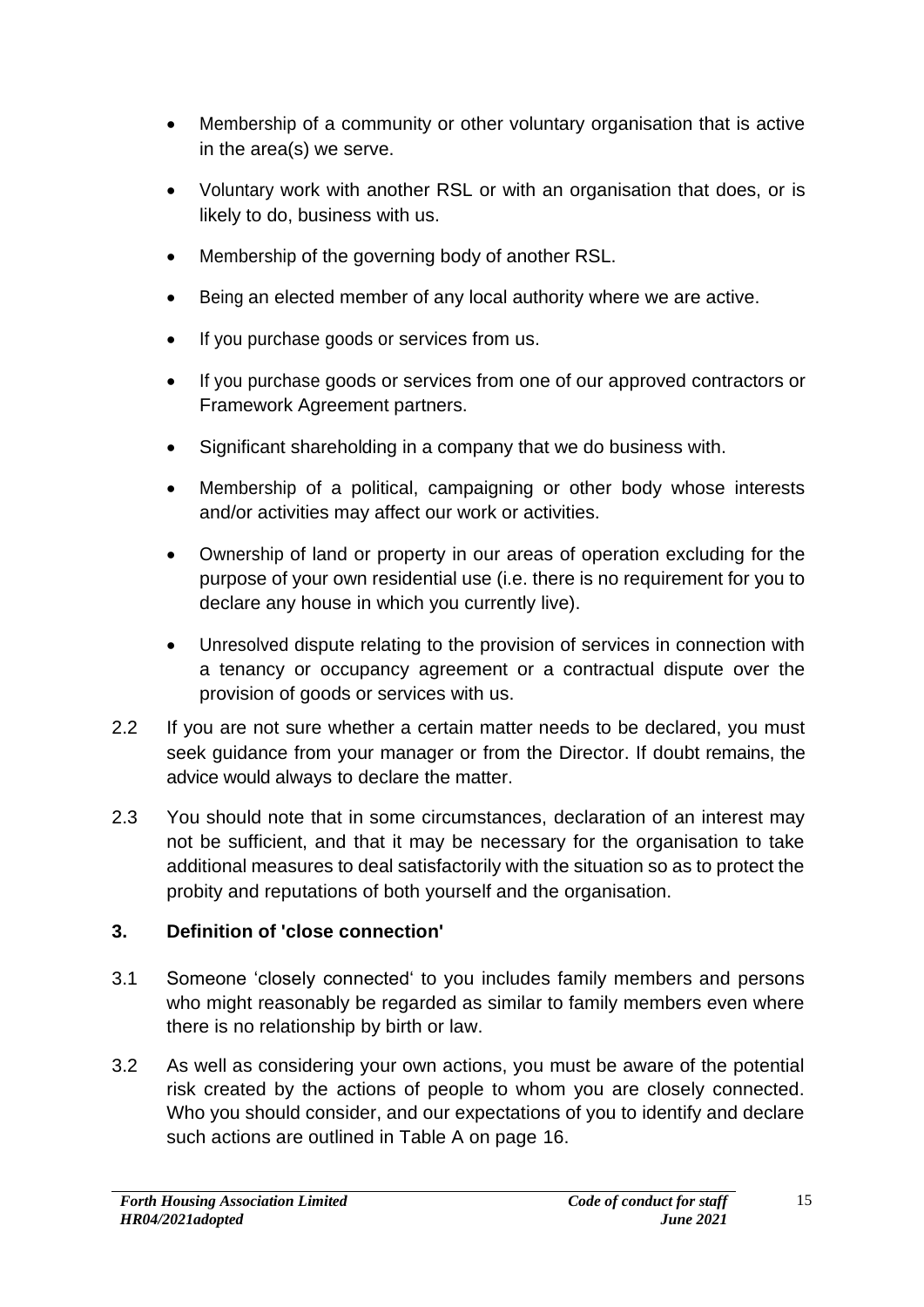#### Table A

| Group                                                                                                           | <b>Required Response</b>                                                                                                                                                                                                          |  |
|-----------------------------------------------------------------------------------------------------------------|-----------------------------------------------------------------------------------------------------------------------------------------------------------------------------------------------------------------------------------|--|
| 1. Members of your household                                                                                    |                                                                                                                                                                                                                                   |  |
| This includes:                                                                                                  | We expect you to be aware of and                                                                                                                                                                                                  |  |
| Anyone who normally lives<br>as part of your household<br>(whether related to you or<br>otherwise)              | declare any relevant actions of all<br>people in your household. You<br>must take steps to identify, declare<br>and manage these.                                                                                                 |  |
| Those who are part of your<br>household but work or study<br>away from home                                     |                                                                                                                                                                                                                                   |  |
| 2. Partner, Relatives<br>and<br>friends                                                                         | Where<br>you have a<br>close                                                                                                                                                                                                      |  |
| This includes:                                                                                                  | connection and are in regular                                                                                                                                                                                                     |  |
| Your partner (if not part of<br>household)                                                                      | contact with anyone within this<br>group, we expect you to be aware<br>of and declare any relevant<br>Under<br>actions.<br>these<br>circumstances, you must<br>take<br>steps to identify, declare<br>and<br>manage these actions. |  |
| Your relatives and<br>their<br>partners                                                                         |                                                                                                                                                                                                                                   |  |
| Your partner's close relatives<br>(i.e. parent, child, brother or<br>sister)                                    |                                                                                                                                                                                                                                   |  |
| Your close friends                                                                                              | Where you do not have a close<br>connection and regular contact                                                                                                                                                                   |  |
| Anyone you are dependent<br>upon or who is dependent<br>upon you                                                | with someone in this group, we do<br>not expect you to be aware of or to<br>go to unreasonable lengths to<br>identify any relevant actions.                                                                                       |  |
| Acquaintances<br>(such<br>as<br>neighbours, someone<br>you<br>know socially or business<br>contacts/associates) | However, if you happen to become<br>aware of relevant actions by such<br>individuals, then these should be<br>declared and managed as soon as<br>possible.                                                                        |  |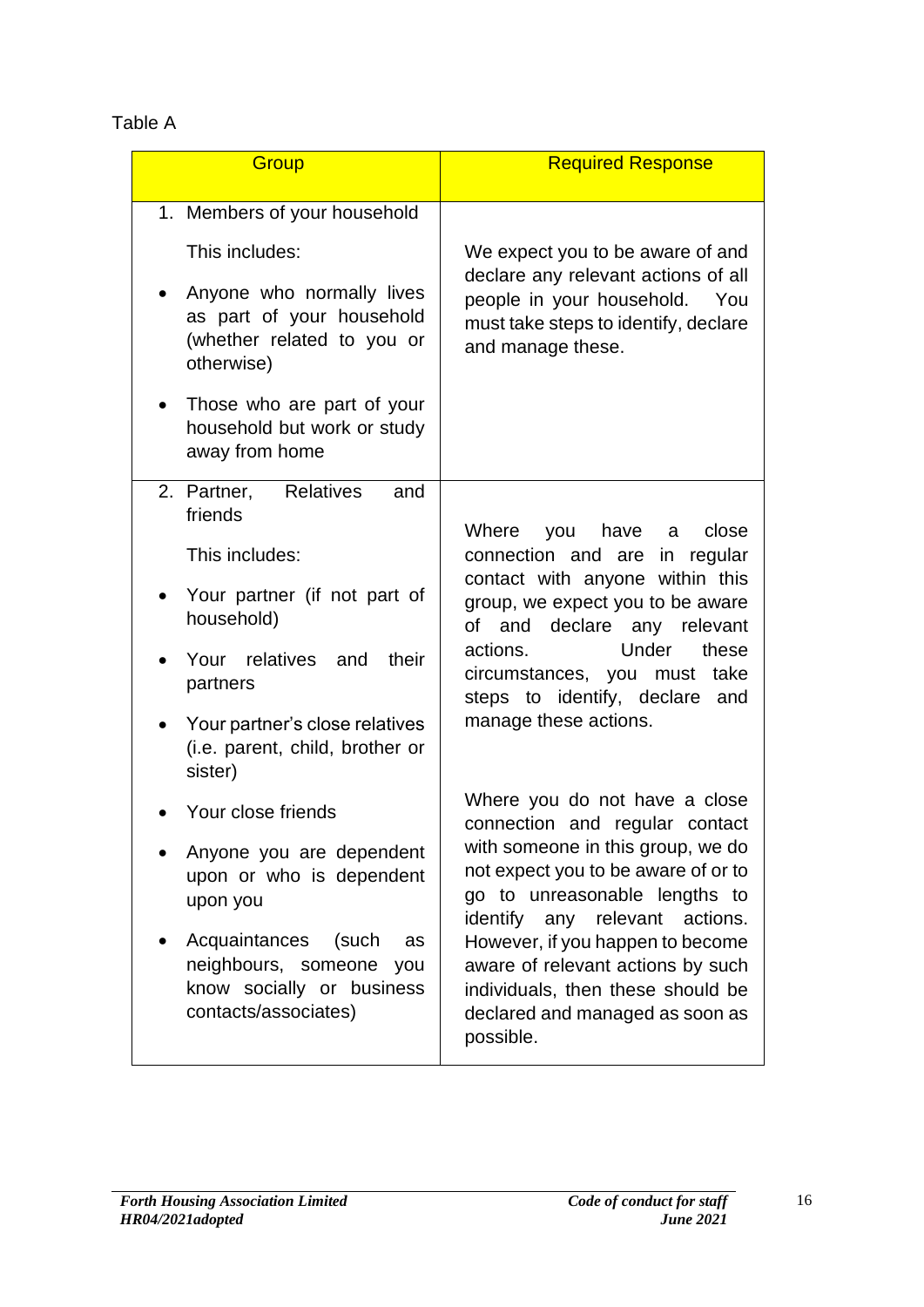#### **What You Need To Consider**

- 3.3 The following are the relevant actions /involvement by those to whom you are closely connected that you should consider, declare and manage as per our expectations outlined in Table A:
	- $\mathbb{R}$ A significant interest in a company or supplier that we do business with. A significant interest means ownership (whole or part) or a substantial shareholding in a business that distributes profits, but does not include where an individual has shares in large companies such as banks, utility companies or national corporations, i.e. where owning shares would not give the individual any significant influence over the activities of that organisation.
	- $E_{\rm A}$ Where the individual may benefit financially from a company with which we do business
	- $E_{\lambda}$ Involvement in the management of any company or supplier with which we do business
	- $E_{\rm A}$ Involvement in tendering for or the management of any contract for the provision of goods or services to us.
	- ba Application for employment with us.
	- bi Application to join our Board or any of its subsidiaries
	- $E_{\rm A}$ Application to be a tenant or service user of the organisation
- bi If they are an existing tenant or service user of the organisation

#### **4. Declaring personal interests**

- 4.1 All staff are required to complete a Code of Conduct Declaration form (Appendix 2) to register any personal interests that could potentially conflict with their role and thereafter to complete a new form whenever there is a material change.
- 4.2 As stated in the Code (provision B2), you must keep your entry in the Register of Interests up to date, add any new interests as soon as they arise, and amend existing interests as soon as any change takes effect.
- 4.3 A situation may arise where you are invited to be present at a meeting where a matter in which you have a personal business or financial interest is discussed. In such cases you must inform the meeting chair at the start of the meeting, or as soon as you become aware that this is the case. You would then be required to leave the meeting for the duration of the particular item. If in any doubt, you should ask the meeting chair or another senior person present for guidance. This applies to all meetings that you attend as a member of our staff – both internal and external.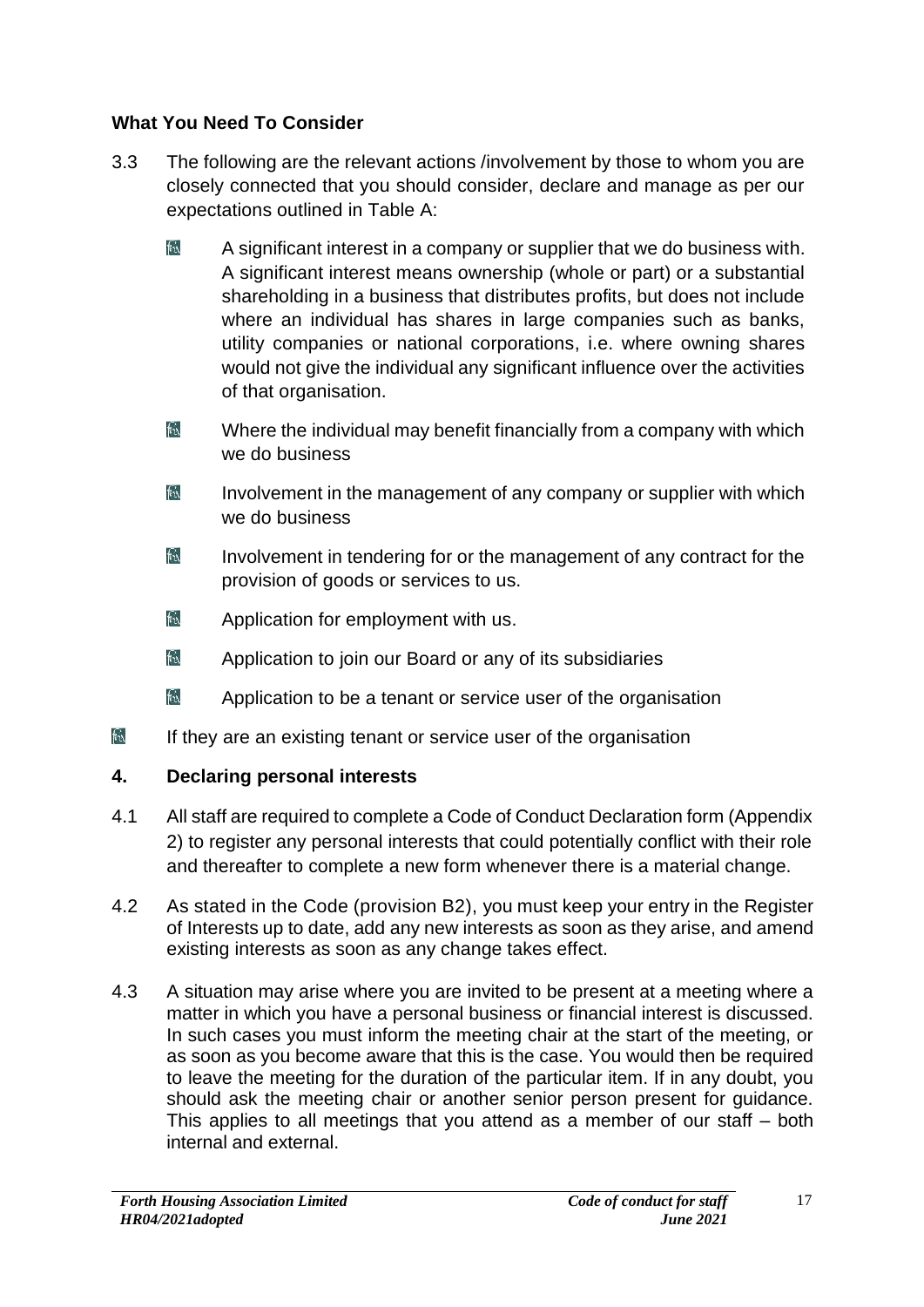4.5 Any failure to make a complete, accurate and prompt declaration - whether deliberately or through taking insufficient care - will be regarded as a breach of this Code.